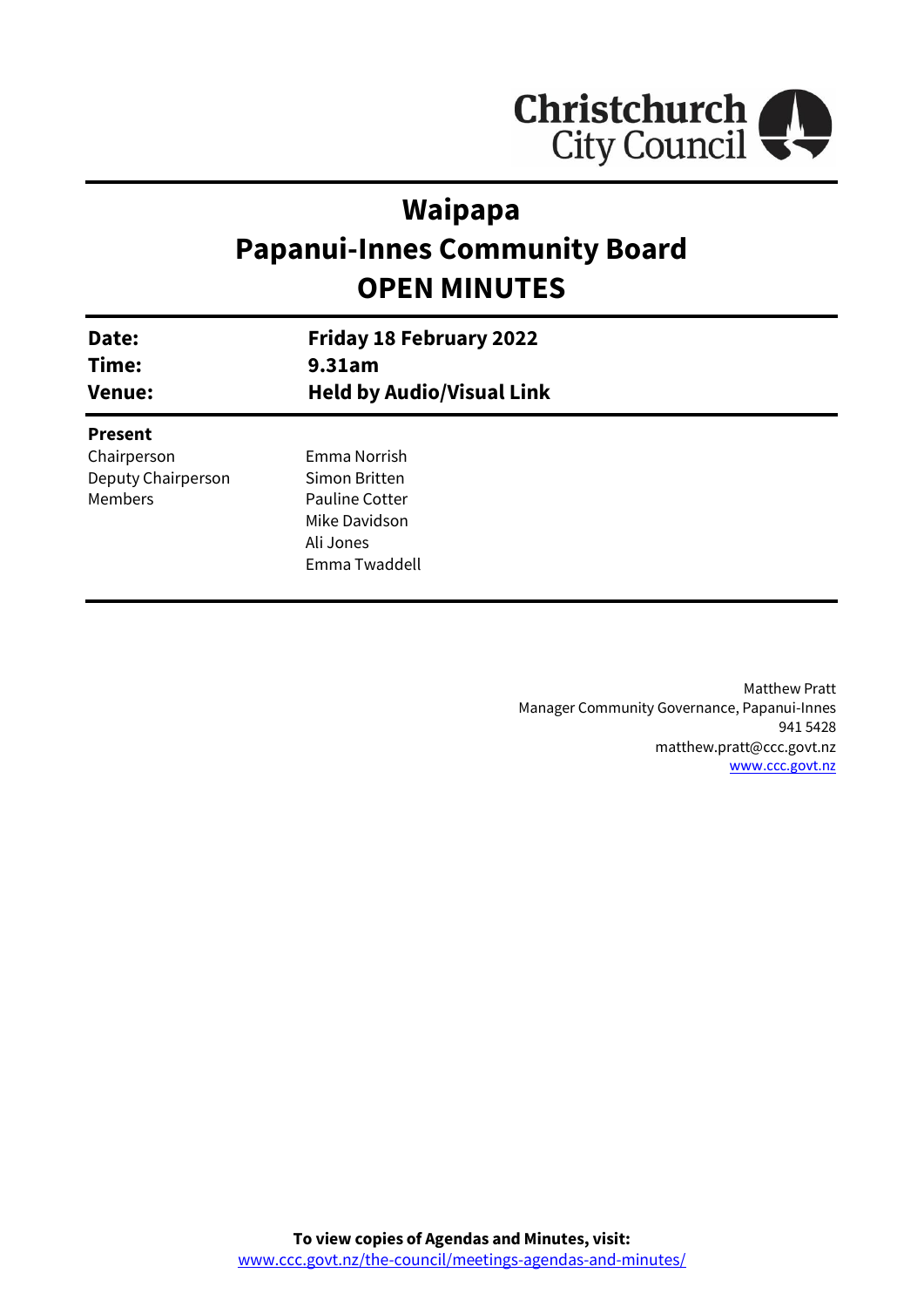

#### **Part A Matters Requiring a Council Decision**

#### **Part B Reports for Information**

#### **Part C Decisions Under Delegation**

**Secretarial Note:** This meeting was held via audio/visual link on the Zoom platform due to New Zealand being at the red setting of the Covid-19 Protection Framework (the Traffic Alert system) on the date the meeting was scheduled. These minutes provide a written summary of the meeting proceedings.

The Chairperson opened the meeting and notified members that the meeting was being publicly livestreamed.

#### **Karakia Tīmatanga**: Emma Norrish

The agenda was dealt with in the following order.

# **1. Apologies Ngā Whakapāha**

**Part C** 

There were no apologies.

# **2. Declarations of Interest Ngā Whakapuaki Aronga**

#### **Part B**

There were no declarations of interest recorded.

## **3. Confirmation of Previous Minutes Te Whakaāe o te hui o mua**

#### **Part C**

The Chairperson asked members to confirm that the minutes of the previous Board meeting held on 3 December 2021 were a true and accurate record of the meeting. No issues or matters concerning the accuracy of the minutes were raised. Simon Britten moved that the minutes be confirmed. The motion was seconded by Mike Davidson and when put to the vote was carried unanimously.

#### **Community Board Resolved PICB/2022/00001**

That the minutes of the Waipapa Papanui-Innes Community Board meeting held on Friday, 3 December 2021 be confirmed.

Simon Britten/Mike Davidson **Carried**

Pauline Cotter joined the meeting at 9.34am.

## **4. Public Forum Te Huinga Whānui**

#### **Part B**

#### **4.1 Surface Flooding Langdons Road and Sisson Drive Intersection**

Vicki Bain, Manager, and Renee Heigold, Assistant Manager, presented within the Public Forum on behalf of Kiwi Property Northlands Mall regarding surface flooding at the Langdons Road/Sisson Drive Intersection and increased traffic flow in the Northlands Mall area.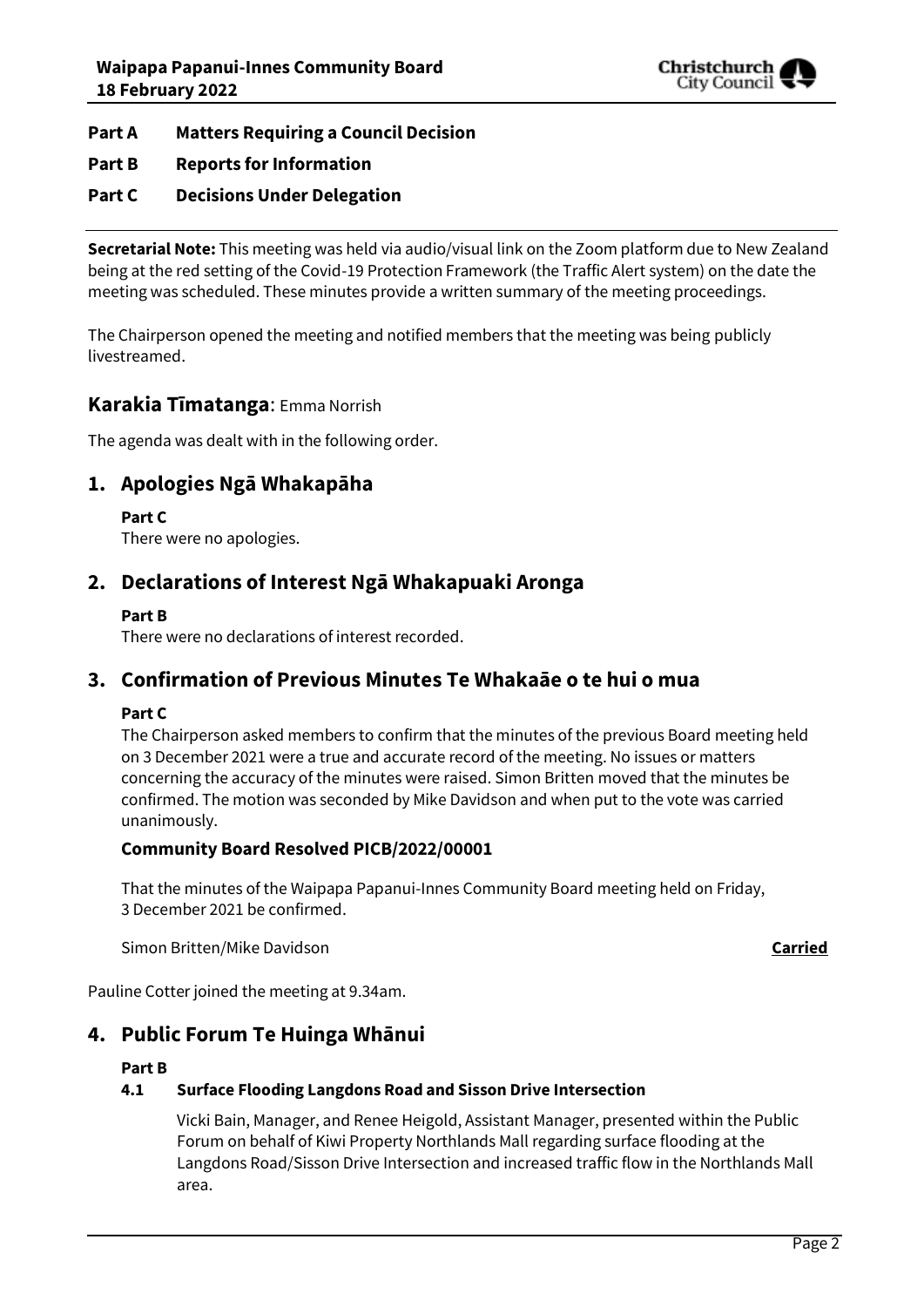#### *4.1.1 Surface Flooding*

Ms Bain discussed the flooding that their tenant, Espresso Car Wash, was affected by with water coming into their courtyard area; the first notification from them coming 3 August 2021 to Mall Management. The Mall established the issue was the Council's stormwater system being blocked, which was notified to the Council via the website portal.

The Mall received further notifications of issue from the tenant 14 September, 5 October and 15 December 2021, Ms Bain indicated, without update from the Council. The tenant advised after 15 December the issue had led to a period of closure and needing to operate with staff working within the surface flooding in gumboots.

Ms Bain advised she escalated the issue with the Council's service centre, who escalated it to the technical team. Further issue arose again on 19 January 2022, and it was not until 14 February 2022 that Ms Bain says she received an email to say the issue had been fixed, being six months after the first notification to the Council.

Ms Bain requested the relevant Council department receive their feedback about the issue with six months lack of feedback on the progress of the issue before it was fixed while it was affecting their tenant's business. She noted it is important to get feedback so they know what is going on.

The Board concurred with Ms Bain's request that the feedback on lack of communication to the stage of fixing the surface flooding for their tenant be passed on to relevant staff.

#### *4.1.2 Increased Traffic on Langdons Road*

Ms Bain discussed the increase, and backing up, of traffic on Langdons Road following the development of NorthLink. Ms Bain noted the evidence of the traffic flow issues prominent during recent construction works at Papanui High School. It was evident that a stop-go traffic management plan was needed.

Ms Bain sought assurance that creators of traffic management consents in the Council do some research to ensure this issue does not recur going forward.

Ms Bain also queried whether the NorthLink developers were required as part of their consent to monitor traffic flow along Langdons Road against a relevant level of service measure and if not, why not? If it was a requirement, Ms Bain inquired of the resulting statistics, whether they confirm an issue, and the Council's strategy for alleviating the traffic flow issues along Langdons Road.

The Board requested that it be passed on to staff that there needs to more communication between those preparing traffic management plans and the businesses affected.

After questions from members, the Chairperson thanked Ms Bain for her presentation.

## **5. Deputations by Appointment Ngā Huinga Whakaritenga**

#### **Part B**

#### **5.1 Dudley Street Starling Issues - Nick and Becca Hughes**

Nick and Becca Hughes presented a deputation to the Board about the issues with the large number of birds (starlings) roosting in the trees in Dudley Street (referenced in section 3.5.4 of Item 12, Waipapa Papanui-Innes Community Board Area Report – February 2022).

Mr Hughes shared the **attached** PowerPoint presentation with the Board.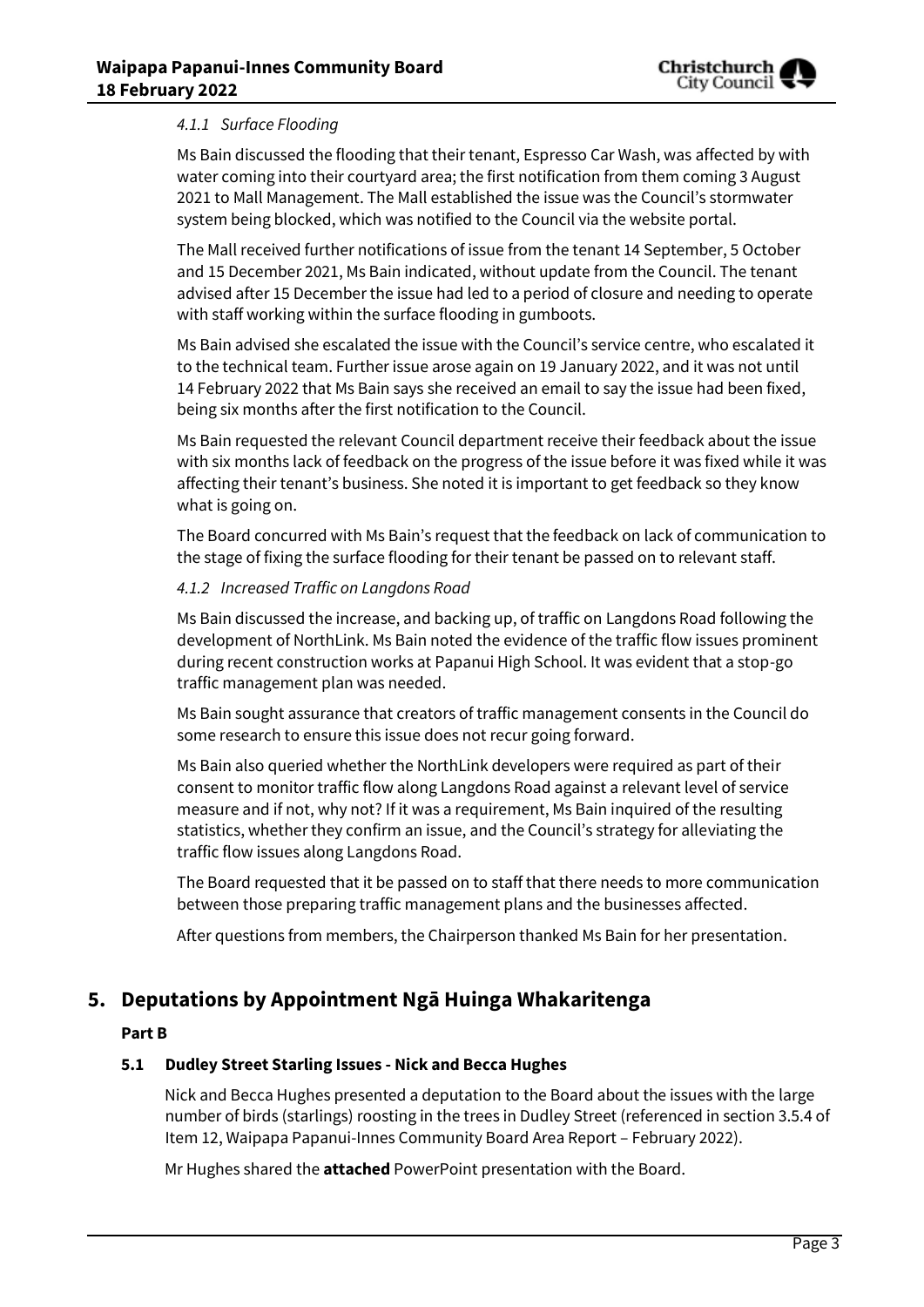Mr Hughes introduced himself as having a young family resident in Dudley Street for around four years, who enjoy the area and enjoy the trees on the street, and who are looking for a constructive solution around the issue of excessive droppings from the starlings that roost in the trees.

Mr Hughes expressed significant health concerns around the state the street and properties get into for around six months of the year as a result of the excessive droppings from the starlings. He noted the issues extend to smell from the droppings, noise from the number of starlings, cleanliness/hygiene, and mess resulting on properties, footpaths and vehicles.

Mr Hughes noted that he does not advocate tree removal and acknowledges the work of the Council's arborists on trimming the trees.

Mr Hughes discussed being handed around various parts of the Council with limited response, noting an email stating that a contractor has looked at the issue and advised that there is nothing the Council is able to do. He also noted limited evidence of tickets submitted on the issue for Council action being progressed or addressed.

Mr Hughes indicated wishing to work with the Council toward both immediate and longer term solutions to the issue. He tabled a list of questions to the Board (refer last slide of **attached** PowerPoint Presentation), asserting that the issue of bird droppings on council property is the Council's problem.

A Board member questioned Mr Hughes in regard to, if the Council did bring in a maintenance programme for Dudley Street, how often in his opinion would the street require cleaning. Mr Hughes suggested fortnightly would be required in the short term.

A Board member asked Mr and Mrs Hughes if they had contacted Environment Canterbury in regard to the issue as possibly falling within their remit. Mr Hughes confirmed that they had not to this point.

The Chairperson thanked Mr and Mrs Hughes for their presentation, indicating that the Board would be following the issue up with staff and will keep them informed, and noting that the issue had been raised by the Board at the last Council meeting, which met with assurance the issue would be looked into.

#### **Attachments**

A PowerPoint Presentation from Nick Hughes for Deputation on Dudley Street (Excessive Bird Droppings from Starlings Roosting in Trees) **[⇨](../../../RedirectToInvalidFileName.aspx?FileName=PICB_20220218_MAT_7644.PDF#PAGE=3)</u>** 

# **6. Presentation of Petitions Ngā Pākikitanga**

#### **Part B**

There was no presentation of petitions.

# **7. Correspondence**

The Chairperson noted the correspondence from Juliana Venning within the Correspondence Report (relating to St Albans Park and other matters) **attached** to these minutes, which was separately circulated to the Board ahead of the meeting (relating to the Graham Condon Recreation and Sport Centre).

Staff noted that the issue raised relating to the Graham Condon Recreation and Sport Centre has been referred to relevant Sport and Recreation staff, who are dealing with the matter.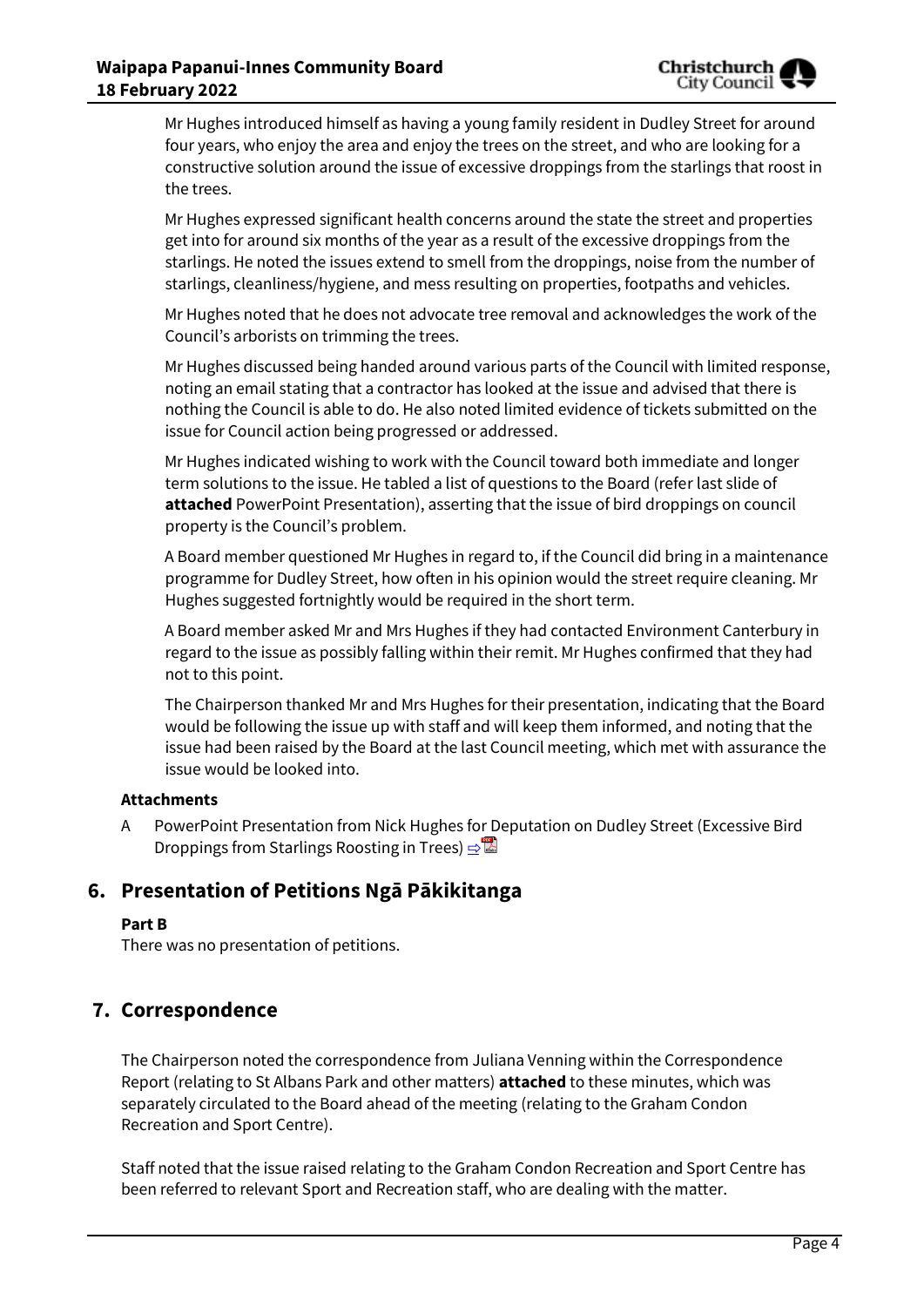Pauline Cotter moved that the information in the Correspondence Report, and the further

**attached** email correspondence, from Juliana Venning be received. The motion was seconded by Ali Jones and when put to the meeting was carried unanimously.

#### **Officer Recommendations Ngā Tūtohu**

That the Waipapa Papanui-Innes Community Board:

Receive the information in the Correspondence Report dated 18 February 2022.  $\mathbf{1}$ .

#### **Community Board Resolved PICB/2022/00002**

#### **Part B**

That the Waipapa Papanui-Innes Community Board:

1. Receive the information in the Correspondence Report dated 18 February 2022.

Pauline Cotter/Ali Jones **Carried**

Christchurch City Counci

#### **7.1 Further Correspondence from Juliana Venning**

#### **Community Board Resolved PICB/2022/00003**

That the Waipapa Papanui-Innes Community Board:

Receive the further email correspondence from Juliana Venning regarding Graham 1. Condon Recreation and Sport Centre (**Attachment A**).

#### Pauline Cotter/Ali Jones **Carried**

#### **Attachments**

A Email correspondence from Juliana Venning regarding Graham Condon Recreation and Sport Centre ⇒

# **8. Kidsfirst Kindergarten at MacFarlane Park - Ground Lease**

The Board took the report on the Ground Lease for the Kidsfirst Kindergarten at MacFarlane Park as read. There were no questions.

Emma Norrish moved that the officer recommendations be adopted. The motion was seconded by Pauline Cotter and when put to the meeting was carried unanimously.

## **Community Board Resolved PICB/2022/00004 (Original Officer Recommendations accepted without change)**

#### **Part C**

That the Waipapa Papanui-Innes Community Board:

1. Grant a ground lease to Canterbury Westland Kindergarten Association Incorporated (Kidsfirst MacFarlane Park) over the land located at 17 Acheson Avenue for a period of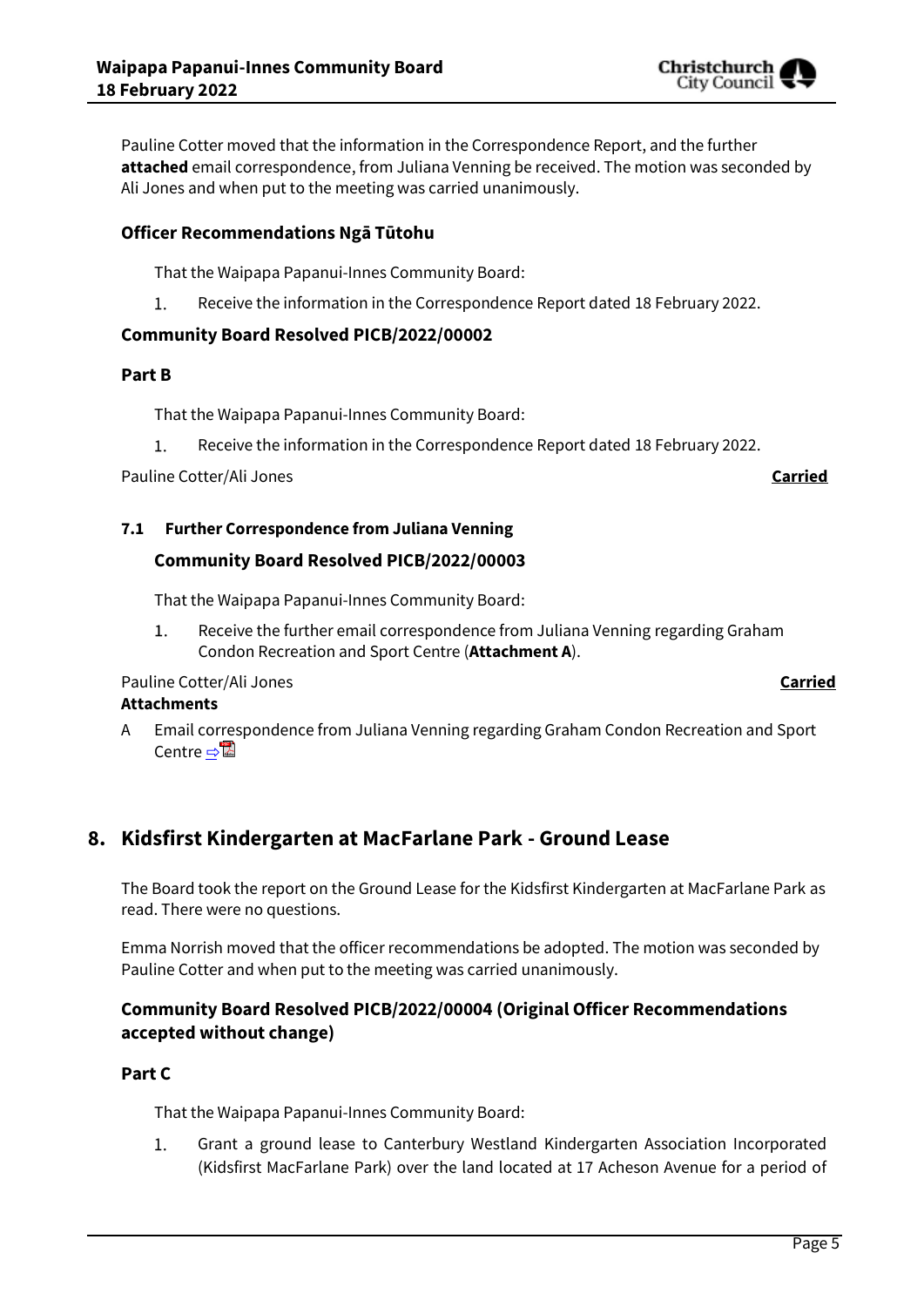

33 years at an annual rental of \$404.44 plus GST with three-yearly rent reviews in accordance with section 61(2A) of the Reserves Act 1977.

 $2.$ Authorises the Property Consultancy Manager to conclude and administer the terms and conditions of the lease.

Emma Norrish/Pauline Cotter **Carried**

# **9. Owen Mitchell Park sports field lighting upgrade**

The Board received from staff at the meeting information regarding the concerns of the resident closest to the Owen Mitchell park lighting application:

- 14m poles are too tall
- 9pm shut off is too late for the practices to finish
- club are not good neighbours and have previously damaged fences and gate
- club electrical supply box is too close and suspect not compliant
- $\bullet$  old poles have been left on the ground in the park.

Staff advised they had photographed the electrical box and referred the query to the duty planner, who reviewed and confirmed that it was compliant. In regard to the old poles on the park, the club advised staff that if the application is approved they will take the old poles away as well as any old equipment. Staff advised the club also undertook to remind the coaches not to allow players to kick balls at the fences as that is the likely cause of the damage noted.

Staff noted that the club has improved the application with adding deflectors to direct light spill away from properties.

In response to a Board member's question, it was confirmed that no other objecting feedback had been received.

#### **Board Comment**

The Chairperson noted that this is a project that the Board has supported with a grant. A Board member questioned the information about the cost being borne by the Club, where the Club had received funding from the Board. Staff advised that fact had not been conveyed to them in discussion with the Club.

The Board addressed the point by noting the grant toward the project from the Board. (A Board member asked the amount granted, which was confirmed later in the meeting during the presentation of the Community Board Area Report by staff as being \$8,000.)

On the basis of noting the grant toward the project from the Board as adjusting the information in the report, Ali Jones moved that the officer recommendations be adopted. The motion was seconded by Simon Britten and when put to the meeting was carried unanimously.

#### **Officer Recommendations Ngā Tūtohu**

That the Waipapa Papanui-Innes Community Board:

1. Approve the application by Papanui Redwood Association Football Club Incorporated to remove existing lights (three 8m poles) and in the same place install new lighting (three 14.7m poles) on Owen Mitchell Park, as indicated in 5.1 of the report. Subject to: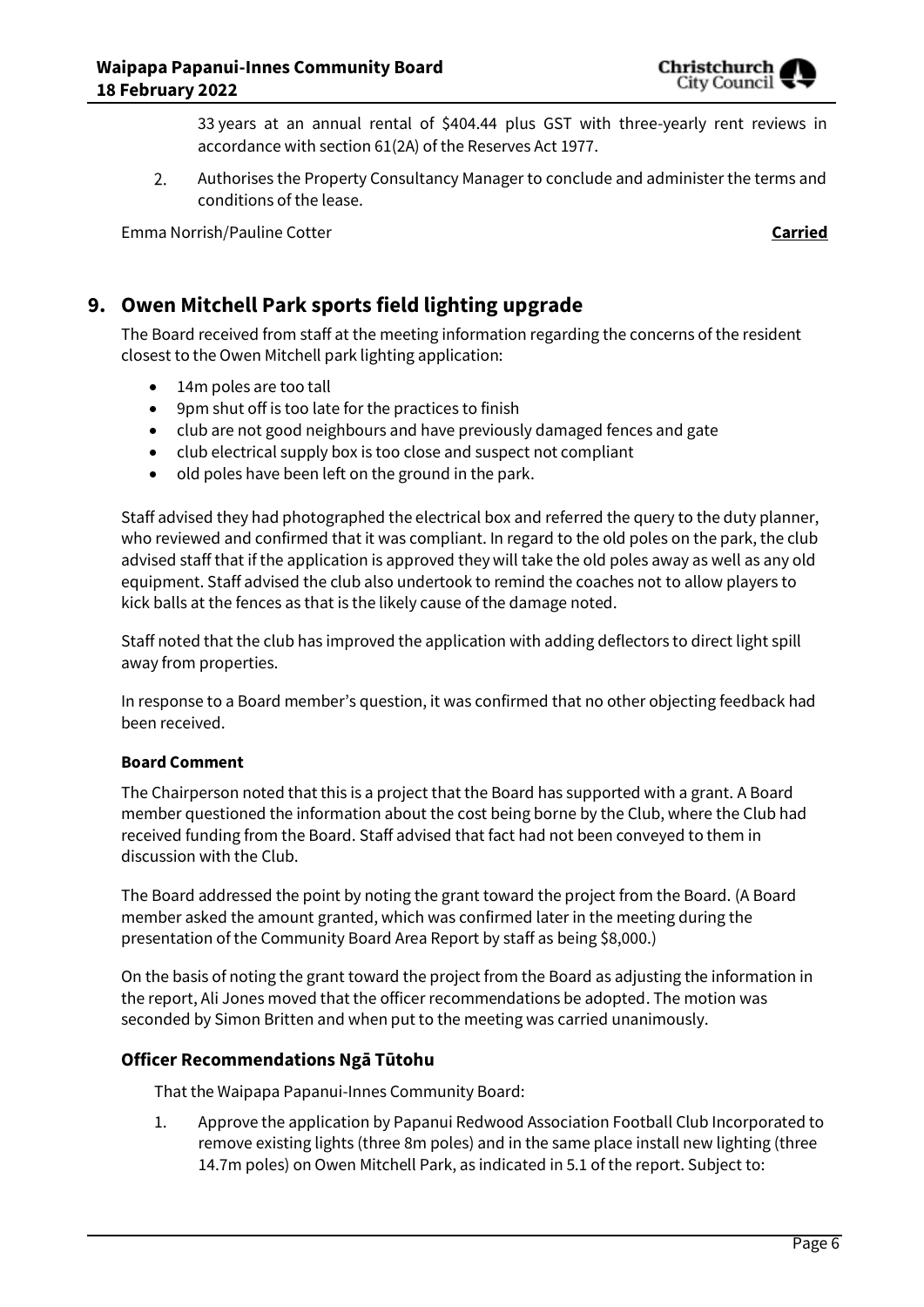- a. The applicant obtaining any necessary resource consents, and building consents, at its cost, before commencing installation of the lighting system upon the park.
- b. The applicant being required to deposit scaled as-built plans, as per the Council's Infrastructure Design Standards, within two months of the work being completed.
- c. The applicant being responsible for all costs associated with the installation, insurance, operation, maintenance, and any future removal, of the lighting system.
- d. The applicant being responsible for ensuring that the lighting system is maintained and operated in a safe condition at all times.
- 2. The approval and use of the lighting being subject to the following conditions:
	- a. The sports field lights are to be used on weekdays, Monday to Thursday only, between 7.30am and 9.00pm. Usage to begin no more than one month prior to the date daylight saving finishes. Usage to end within one month after the date daylight saving begins.
	- b. If the sports fields are not in use, the lights will be turned off.
- 3. This approval lapsing if the development is not completed within two years of the approval date.

#### **Community Board Resolved PICB/2022/00005**

#### **Part C**

That the Waipapa Papanui-Innes Community Board:

- 1. Approve the application by Papanui Redwood Association Football Club Incorporated to remove existing lights (three 8m poles) and in the same place install new lighting (three 14.7m poles) on Owen Mitchell Park, as indicated in 5.1 of the report. Subject to:
	- a. The applicant obtaining any necessary resource consents, and building consents, at its cost, before commencing installation of the lighting system upon the park.
	- b. The applicant being required to deposit scaled as-built plans, as per the Council's Infrastructure Design Standards, within two months of the work being completed.
	- c. The applicant being responsible for all costs associated with the installation, insurance, operation, maintenance, and any future removal, of the lighting system.
	- d. The applicant being responsible for ensuring that the lighting system is maintained and operated in a safe condition at all times.
- 2. Agree the approval and use of the lighting being subject to the following conditions:
	- a. The sports field lights are to be used on weekdays, Monday to Thursday only, between 7.30am and 9.00pm. Usage to begin no more than one month prior to the date daylight saving finishes. Usage to end within one month after the date daylight saving begins.
	- b. If the sports fields are not in use, the lights will be turned off.
- 3. Agree this approval lapsing if the development is not completed within two years of the approval date.
- 4. Note the grant toward the project from the Board.

Ali Jones/Simon Britten **Carried**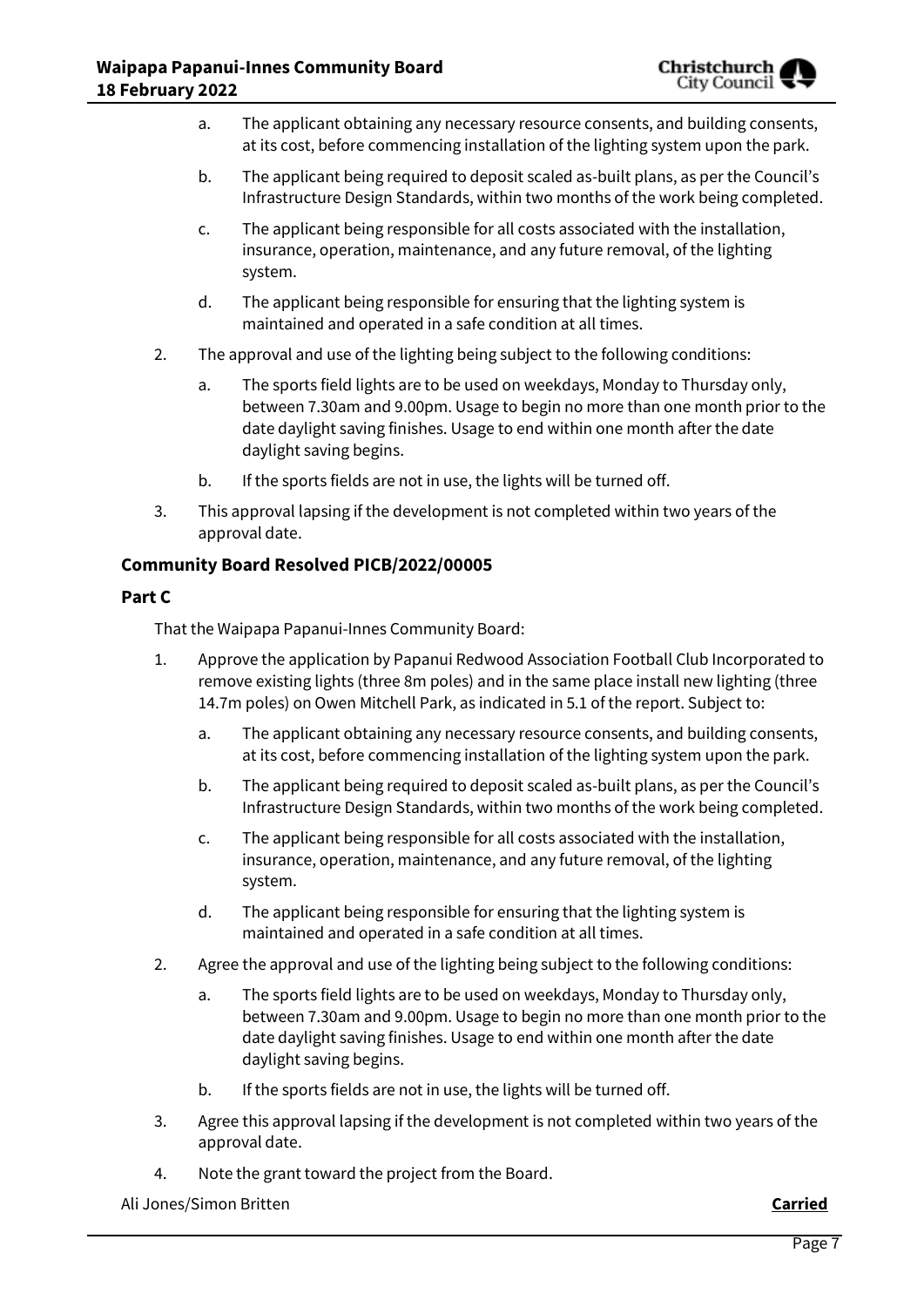

# **10. Richmond Road Renewals - Dudley Street, Nicholls Street and Stapletons Road**

#### **Board Consideration**

The Project Manager was in attendance and spoke to the report, presenting the **attached** slides.

A Board member had queries about the priority that had been assigned to the Stapletons Road section, noting discussion about making it part of the Board's Annual Plan bid.

A Board member asked why it is not possible to retain all the trees in Nicholls Street, with staff advising about the excavation works for the infrastructure and the footpath alignment likely to cause damage to tree roots affecting the assessment. The Board member expressed their concern for the trees, suggesting pausing the matter to enable an urgent site visit given concern for the trees.

The Board member was also concerned that if the trees do get removed they are not being replaced at anywhere near the rate they should.

The Board member extended their concern to Stapletons Road (in both cases seeking a site visit to identify trees affected in case they might be considered when seen to warrant a change to the design), but was satisfied with the proposal with respect to Dudley Street.

Another Board member, noting the prospect of a change to the design may result, was not supportive of laying the report on the table in any respect without knowing the cost and time implications of prospective changes.

Pauline Cotter moved officer recommendations 1-5, relating to Dudley Street (Slater Street to Stapletons Road), and that the report lay on the table in respect of officer recommendations 6-15, relating to the renewals for Nicholls Street (North Avon Road to Dudley Street) and Stapletons Road (Shirley Road to Warden Street), pending a site visit with urgency with staff (arborists and designers) to be undertaken for those streets.

The motion was seconded by Simon Britten, debated by the members, and when put to the vote was declared carried, with Ali Jones recording her vote against the resolution to lay officer recommendations 6-15 on the table, indicating her support for advancing all the officer recommendations at this time.

*Secretarial Note: References to attachments in the recommendations/resolutions below refer to the attachments to the report for this item in the meeting agenda.*

## **Officer Recommendations Ngā Tūtohu**

#### **Dudley Street – Slater Street to Stapletons Road:**

That the Waipapa Papanui-Innes Community Board:

- 1. Approves the scheme design for the section of Dudley Street between Slater Street and Stapletons Road as shown on Attachment A including all road markings, signage, kerb alignment and road surface treatments.
- 2. Approves that under clause 7 of the Christchurch City Council Traffic and Parking Bylaw 2017, that the stopping of vehicles be prohibited at any time on the parts of Dudley Street as indicated in the drawing TP357201 Issue 1, 07/12/2021, and attached to this report as Attachment A.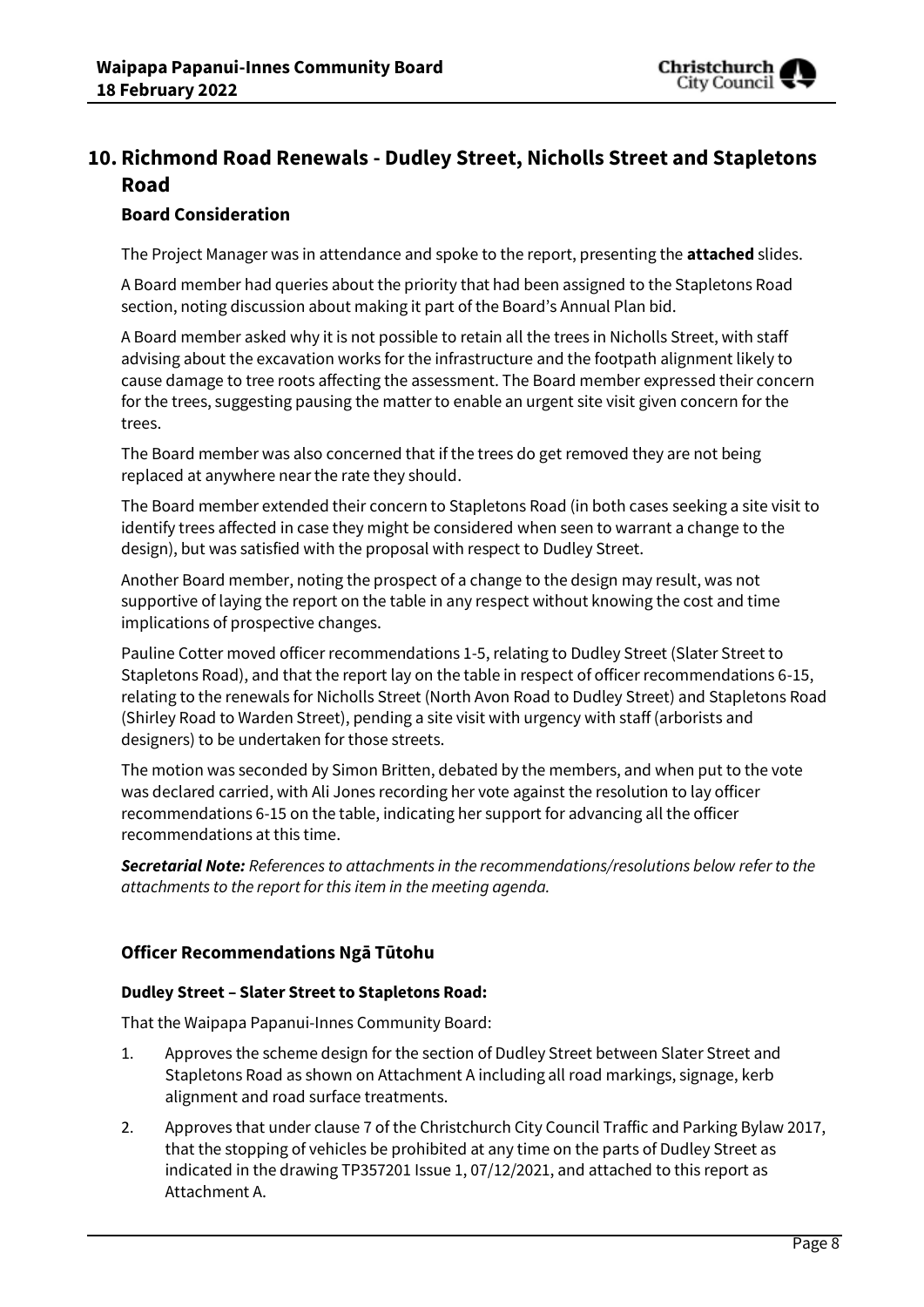- 3. Approves that under Clause 6 of the Christchurch City Council Traffic and Parking Bylaw 2017, that a Stop control be placed against Dudley Street at its intersection with Slater Street, as indicated in the drawing TP357201 Issue 1, 07/12/2021, and attached to this report as Attachment A.
- 4. Revokes any previous resolutions pertaining to traffic controls made pursuant to any bylaw to the extent that they are in conflict with the traffic controls described in this report.
- 5. Approves that these resolutions take effect when there is evidence that the restrictions described in the staff report are in place.

#### **Nicholls Street – North Avon Road to Dudley Street**

That the Waipapa Papanui-Innes Community Board:

- 6. Approves the scheme design for the section of Nicholls Street between North Avon Road and Dudley Street Road as shown on Attachment B including all road markings, signage, kerb alignment and road surface treatments.
- 7. Approves that under clause 7 of the Christchurch City Council Traffic and Parking Bylaw 2017, that the stopping of vehicles be prohibited at any time on the parts of Nicholls Street as indicated in the drawing TP357601 Issue 1, 07/12/2021, and attached to this report as Attachment B.
- 8. Approves that under Clause 6 of the Christchurch City Council Traffic and Parking Bylaw 2017, that a Give Way control be placed against Nicholls Street at its intersection with North Avon Road, as indicated in the drawing TP357601 Issue 1, 07/12/2021, and attached to this report as Attachment B.
- 9. Revokes any previous resolutions pertaining to traffic controls made pursuant to any bylaw to the extent that they are in conflict with the traffic controls described in this report.
- 10. Approves that these resolutions take effect when there is evidence that the restrictions described in the staff report are in place.

#### **Stapletons Road – Shirley Road to Warden Street**

That the Waipapa Papanui-Innes Community Board:

- 11. Approves the scheme design for the section of Stapletons Road between Shirley Road and the Warden Street as shown on Attachment C including all road markings, signage, kerb alignment and road surface treatments.
- 12. Approves that under Clause 7 of the Christchurch City Council Traffic and Parking Bylaw 2017, that the stopping of vehicles be prohibited at any time on the parts of Stapletons Road, as indicated in the drawing TP357501 Issue 1, 07/12/2021, and attached to this report as Attachment C.
- 13. Approves that under Clause 6 of the Christchurch City Council Traffic and Parking Bylaw 2017, that a Give Way control be placed against Stapleton Road at its intersection with Shirley Road, as indicated in the drawing TP357501 Issue 1, 07/12/2021, and attached to this report as Attachment C.
- 14. Revokes any previous resolutions pertaining to traffic controls made pursuant to any bylaw to the extent that they are in conflict with the traffic controls described in this report.
- 15. Approves that these resolutions take effect when there is evidence that the restrictions described in the staff report are in place.

#### **Community Board Resolved PICB/2022/00006**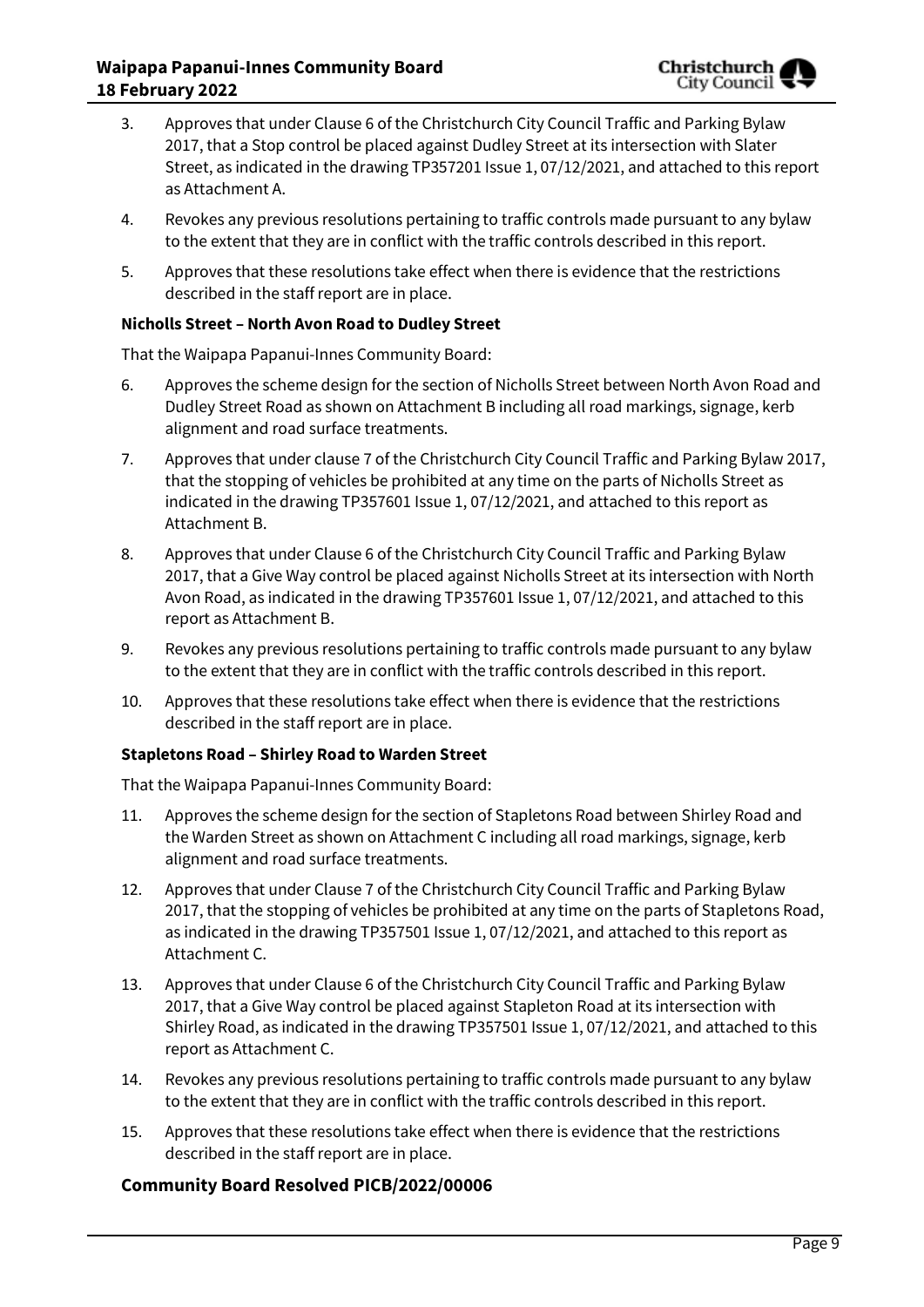

#### **Part C**

#### **Dudley Street – Slater Street to Stapletons Road:**

That the Waipapa Papanui-Innes Community Board:

- 1. Approves the scheme design for the section of Dudley Street between Slater Street and Stapletons Road as shown on Attachment A including all road markings, signage, kerb alignment and road surface treatments.
- 2. Approves that under clause 7 of the Christchurch City Council Traffic and Parking Bylaw 2017, that the stopping of vehicles be prohibited at any time on the parts of Dudley Street as indicated in the drawing TP357201 Issue 1, 07/12/2021, and attached to this report as Attachment A.
- 3. Approves that under Clause 6 of the Christchurch City Council Traffic and Parking Bylaw 2017, that a Stop control be placed against Dudley Street at its intersection with Slater Street, as indicated in the drawing TP357201 Issue 1, 07/12/2021, and attached to this report as Attachment A.
- 4. Revokes any previous resolutions pertaining to traffic controls made pursuant to any bylaw to the extent that they are in conflict with the traffic controls described in this report.
- 5. Approves that these resolutions take effect when there is evidence that the restrictions described in the staff report are in place.

#### **Nicholls Street (North Avon Rd to Dudley St) and Stapletons Road (Shirley Rd to Warden St)**

6. Lays the report on the table in respect of Nicholls Street – North Avon Road to Dudley Street, and Stapletons Road – Shirley Road to Warden Street (staff recommendations 6-15), pending a site visit with urgency with staff (arborists and designers) to be undertaken for those streets.

Pauline Cotter/Mike Davidson **Carried**

Ali Jones requested that her vote against resolution 6 only be recorded.

- **Attachments**
- A Richmond Road Renewals Project Manager's Slides [⇨](../../../RedirectToInvalidFileName.aspx?FileName=PICB_20220218_MAT_7644.PDF#PAGE=11)

# **11. Langdons Road Proposed Pedestrian Refuges**

#### **Board Consideration**

The Traffic Engineer was in attendance and spoke to the report on the proposed pedestrian refuges.

A Board member asked whether the proposal despite the remark at section 6.5 of the report that it does not have any significant effect upon carbon emissions and Climate Change, could be said to some effect upon emissions and Climate Change as contributing toward safe modes of transport. Staff accepted that may be the case, though advised the standard of assessment is in terms of having a 'significant' effect, which could not be claimed in this case.

A Board member suggested work needing to be done on the resource consenting for large developments with traffic impacts, such as NorthLink, noting the value in proactively assessing the impacts at the early consenting stage.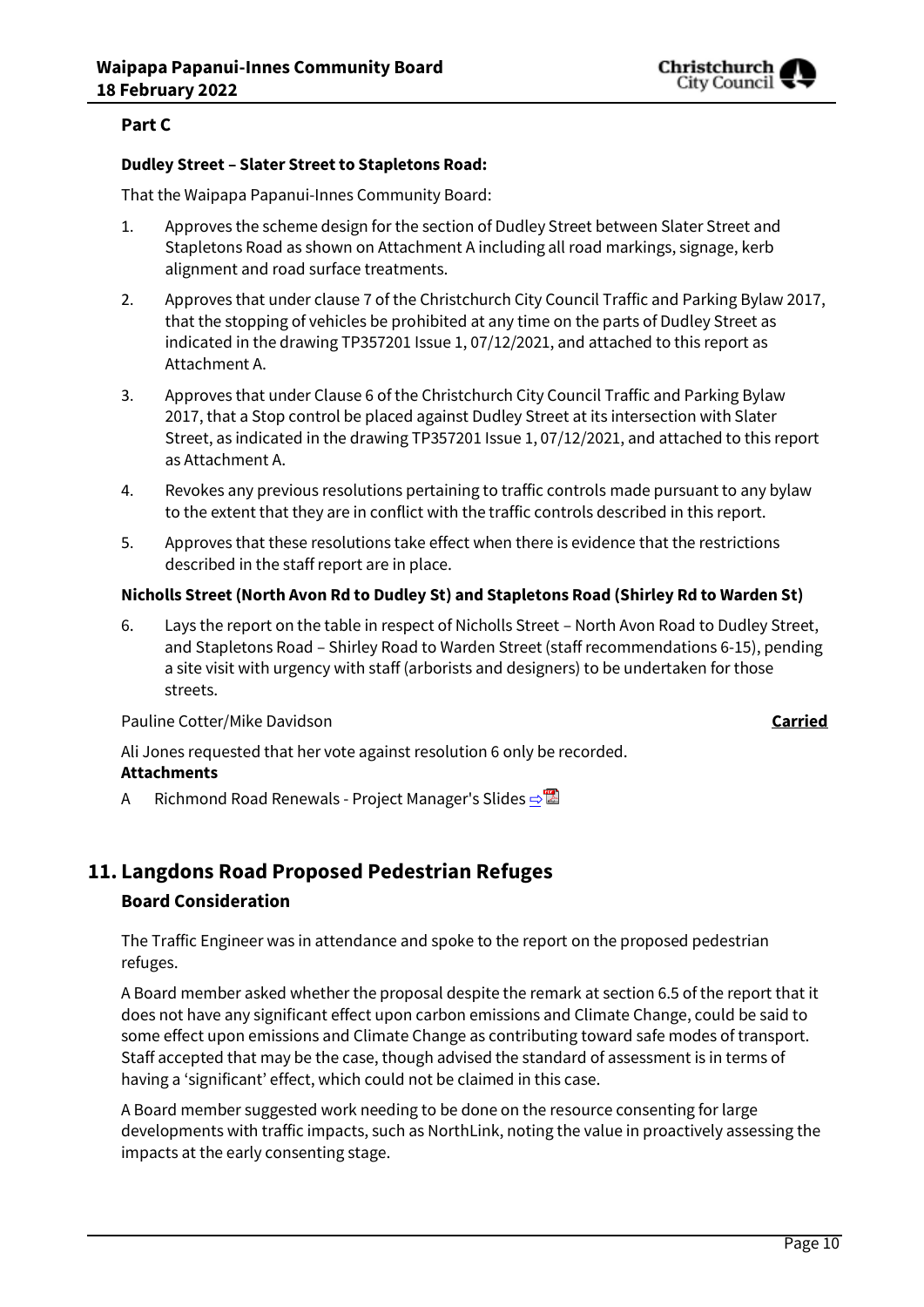Some Board members discussed the ongoing need to continue addressing the traffic and safety issues on Langdons Road.

Emma Norrish moved that the officer recommendations be adopted. The motion was seconded by Simon Britten, debated, and when put to the meeting was carried unanimously.

*Secretarial Note: References to attachments in the resolutions below refer to the attachments to the report for this Item in the meeting agenda.*

#### **Community Board Resolved PICB/2022/00007 (Original Officer Recommendations accepted without change)**

#### **Part C**

That the Waipapa Papanui-Innes Community Board:

- Approves that two central pedestrian refuge islands be constructed on Langdons Road 1. along with all associated road markings in accordance with **Attachment A and B**.
- $2.$ Approves, pursuant to Clause 7 of the Christchurch City Council Traffic and Parking Bylaw 2017, that the stopping of vehicles be prohibited at any time on the south east side of Langdons Road commencing at a point 94 metres south east from its intersection with Ellery Street and extending in a south easterly direction for a distance of 67 metres, as shown on **Attachment A**.
- 3. Approves, pursuant to Clause 7 of the Christchurch City Council Traffic and Parking Bylaw 2017, that the stopping of vehicles be prohibited at any time on the north east side of Langdons Road commencing at a point 248 metres south east of its intersection with Morrison Avenue and extending in a south easterly direction for a distance of 75 metres, as shown on **Attachment B**.
- 4. Approves, pursuant to Clause 7 of the Christchurch City Council Traffic and Parking Bylaw 2017, that the stopping of vehicles be prohibited at any time on the south east side of Langdons Road commencing at its intersection with Sails Street and extending in a south easterly direction for a distance of 80 metres, as shown on **Attachment B**.
- 5. Revokes any previous resolutions pertaining to traffic controls made pursuant to any bylaw to the extent that they are in conflict with the traffic controls described in resolutions 2-4 above.
- 6. Approves that these resolutions take effect when there is evidence that the road marking restrictions described in the staff report are in place (or removed in the case of revocations).

Emma Norrish/Simon Britten **Carried**

# **12. Waipapa Papanui-Innes Community Board Area Report - February 2022 Board Consideration**

The Board took the Community Board Area Report as read, and heard from Board staff.

A Board member (referring to section 3.1 of the report) queried the indicated timeline regarding the Downstream Effect Management Plan (DEMP), and it was confirmed that the indication that it will "come back to the Board early next year" refers to coming back to what is now early this year.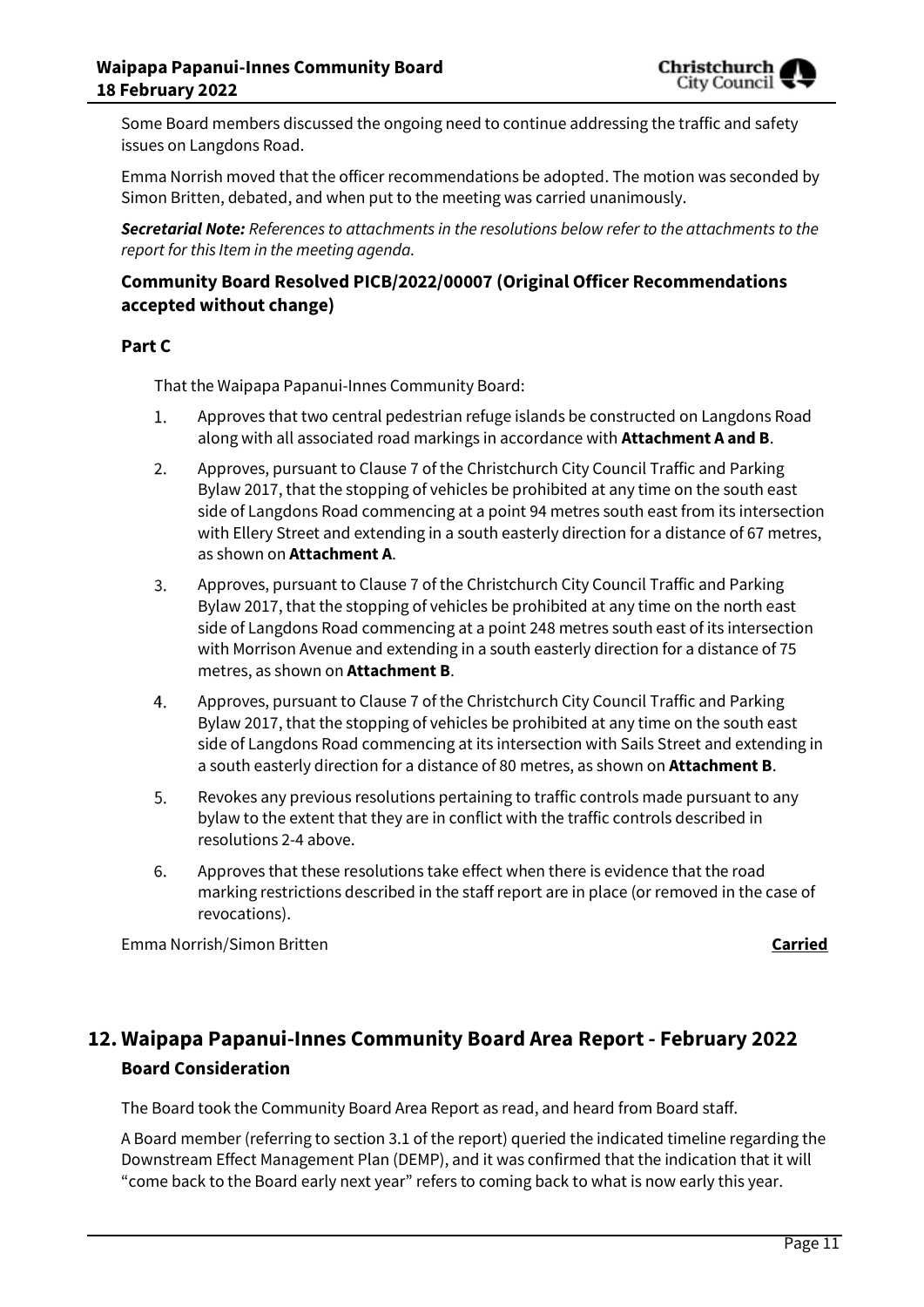

Board members discussed updating social media in respect 'Summer with your neighbours' and the Community Service Awards information.

*Secretarial Note: The Board's consideration of matters reported in its Area Report that led to further requests and a noting provision being resolved is detailed further below, categorised by subject.* 

The Deputy Chairperson thanked staff for the updates to the presentation of the Hybris Report attached to the report.

Emma Norrish moved that the Community Board Area Report be received, and that the further requests and noting provision considered by the Board in its discussion of the report be resolved. The motion was seconded by Pauline Cotter and when put to the meeting was carried unanimously.

#### **Officer Recommendations Ngā Tūtohu**

That the Waipapa Papanui-Innes Community Board:

1. Receive the Waipapa Papanui-Innes Community Board Area Report for February 2022.

#### **Community Board Resolved PICB/2022/00008**

#### **Part B**

That the Waipapa Papanui-Innes Community Board:

1. Receive the Waipapa Papanui-Innes Community Board Area Report for February 2022.

Emma Norrish/Pauline Cotter **Carried**

#### **12.1 Graham Condon Facilities - Future Heating Options**

#### **Board Consideration cont.**

A Board member asked for further information around the Council investigating an alternative heat source for the Graham Condon facilities (referring to section 3.4.1 of the Area Report), with the existing pellet burner nearing its end of life, specifically wishing to know which alternative is being favoured, with a preference for a 'green as possible' option. The Chairperson asked that staff note the request for further information on this matter; the Board member being interested in understanding the thinking going into the options.

#### **Community Board Resolved PICB/2022/00009**

That the Waipapa Papanui-Innes Community Board:

2. Request further information on the Graham Condon pellet burner.

Emma Norrish/Pauline Cotter **Carried**

#### **12.2 Dudley Street Starling Issues**

#### **Board Consideration cont.**

Regarding section 3.5.4 of the Area Report relating to Dudley Street, a Board member asked that staff work on a bespoke maintenance programme for the issue with the starlings, asking staff to determine what would be required. The Board member also suggested working with researchers on environmentally friendly ways of moving the birds on. Another member alluded to known ways of deterring birds roosting, suggesting assessment of cost-effective options to avoid need for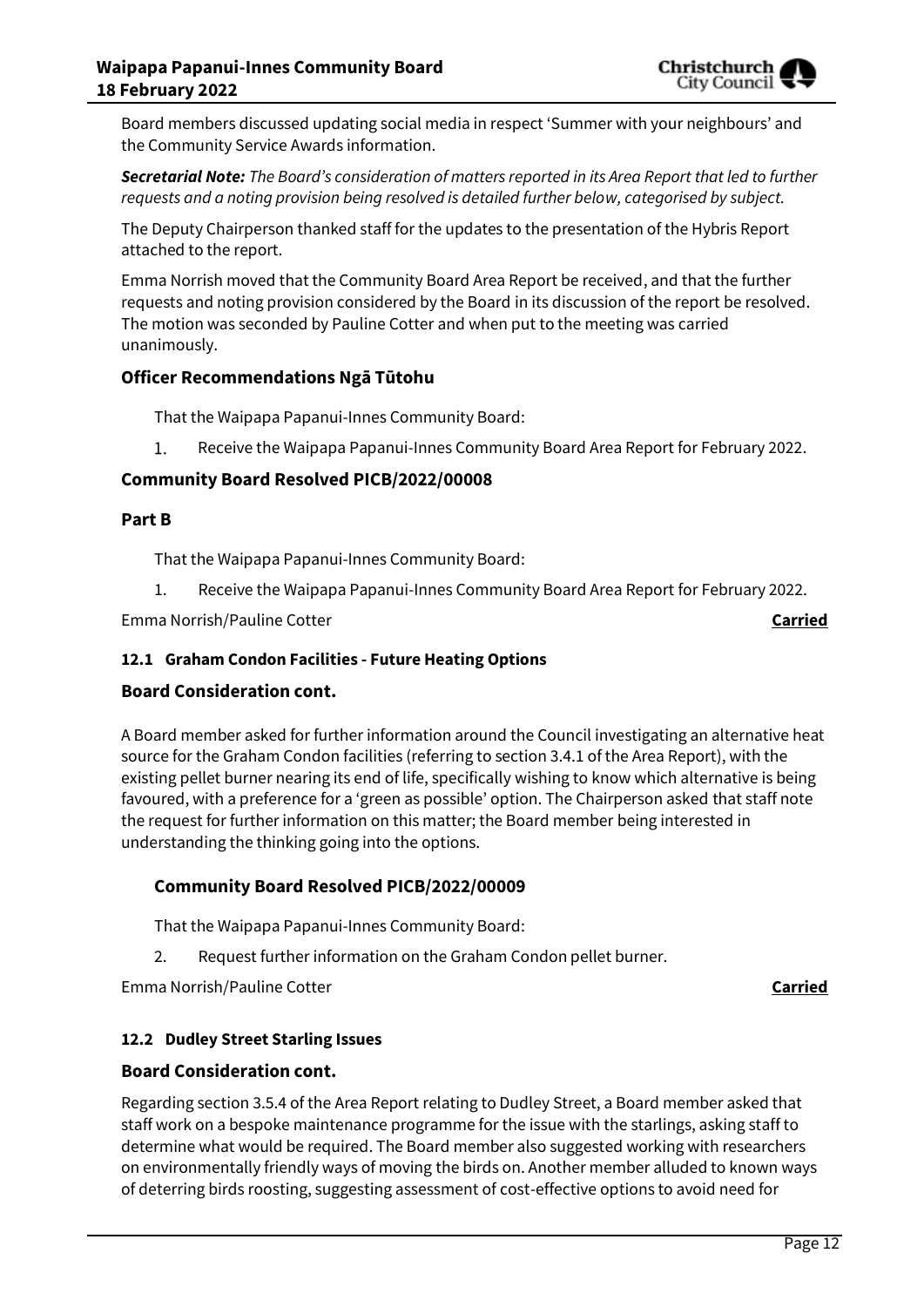ongoing maintenance. The members agreed to the need for short term maintenance as longer term options are assessed.

Board members also wished that Environment Canterbury be contacted to determine their role in respect of the issue with the starlings, with some discussion of what that might be.

The Board agreed that there should be a staff response to the questions in Mr Hughes' deputation to the meeting, particularly to provide a staff response to the question around there being a public health issue.

A Board member was concerned at the process that lead to the residents feeling the need to progress the issue with the starlings through the media, seeking a review of what took place in council systems that led to that, the results of which should be provided to the Board, especially focusing on the Council process. Another Board member wished to keep this as a live item to be discussed again at the next Board meeting.

#### **Community Board Resolved PICB/2022/00010**

That the Waipapa Papanui-Innes Community Board:

- 3. Request that staff urgently undertake a bespoke maintenance programme for Dudley Street.
- 4. Request that staff investigate options for a long term solution to the problems the Dudley Street birds are causing.
- 5. Request that staff contact Environment Canterbury in regard their possible responsibilities in respect of the public health issue with the Dudley Street birds.
- 6. Request a staff response to the points raised in the deputation on the birds.
- 7. Note the frustration of the Dudley Street residents and ask that a review of what that has taken place in regard the Council process be returned to the Board.

Emma Norrish/Pauline Cotter **Carried**

#### **12.3 Surface Flooding on Edgeware Road**

#### **Board Consideration cont.**

Further to a memorandum sent to the Board last December regarding surface flooding along Edgeware Road (referenced in section 4.2 of the Area Report), a Board member mentioned having discussion with David Timbs of Peter Timbs Butchery, which is affected by the flooding. The Board member considered this also raised concern with Council process.

The Board member confirmed the flooding Mr Timbs experienced was 40cm as evidenced by a water mark in the shop. The Board member felt there was a dismissal of this being a Council issue, and that it has been pushed onto the business. The Board member wishes to look at the level and angle and build of the drainage and channel outside the shop, it seeming there is not enough depth and gradient that could be corrected (referencing **attached** photographs she had circulated to other members). The Board member sought advice on how the matter could be fixed.

The Board agreed to call for more information on that particular piece of Edgeware Road, seeking a briefing. The Board member wanted precise information to come to the briefing on the levels, and agreed to provide her specific questions after the meeting in writing to be forwarded to the staff to give the briefing to inform them what is wanted for it.

The Board member indicated that the business had made insurance claims in the matter, with indication the insurer would be seeking to recoup from the Council. They also advised that there are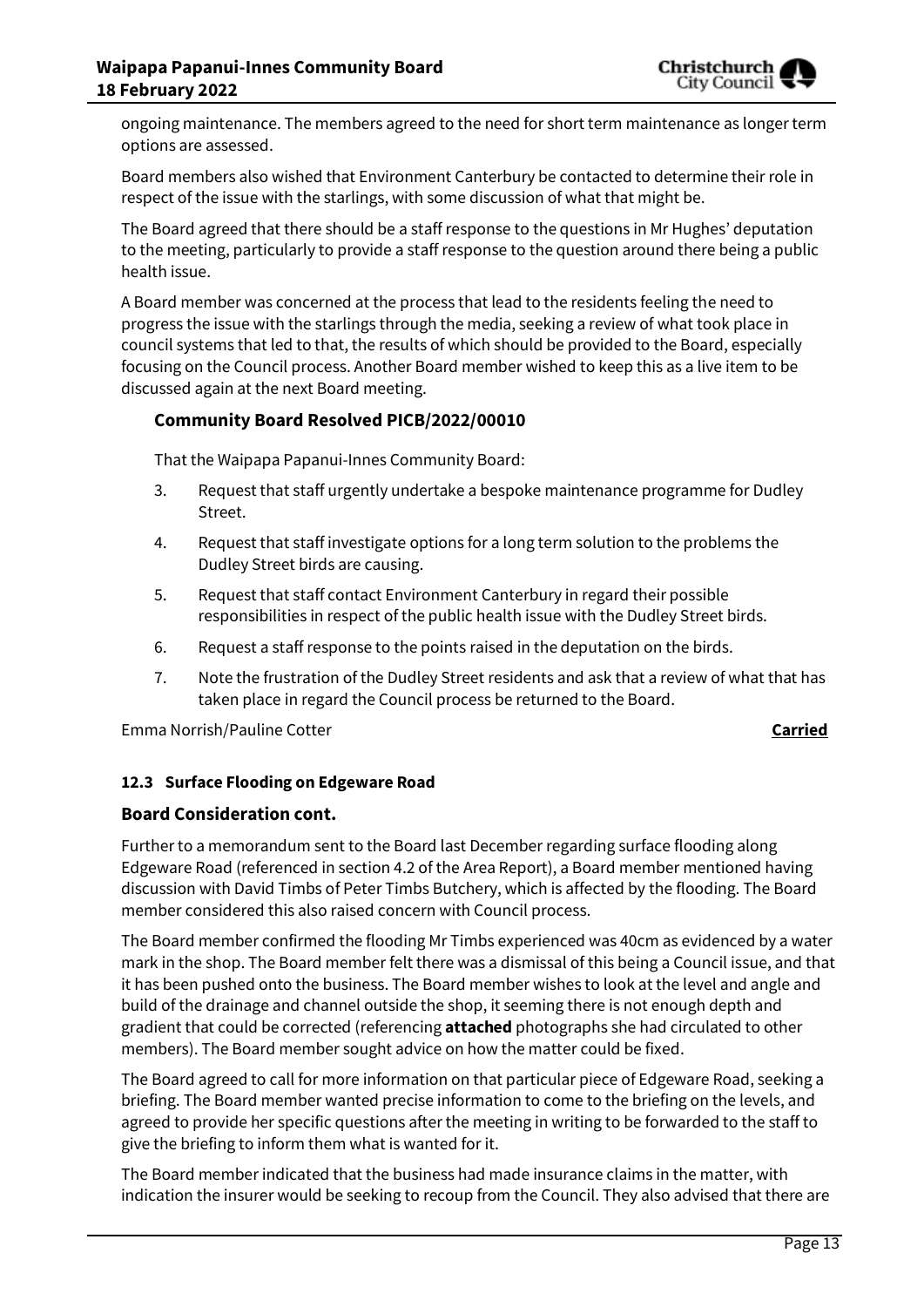

70 staff who work in the broader butchery operation and lose work every time the shop needs to shut due to the flooding.

#### **Community Board Resolved PICB/2022/00011**

That the Waipapa Papanui-Innes Community Board:

8. Request further information within a briefing from staff on the section of Edgeware Road outside Peter Timbs butchery (noting further information to be provided by Ali Jones).

Emma Norrish/Pauline Cotter **Carried Attachments**

A Member's photographs regarding drainage outside Peter Timbs Butchers **[⇨](../../../RedirectToInvalidFileName.aspx?FileName=PICB_20220218_MAT_7644.PDF#PAGE=15)</u> </u>** 

# **13. Elected Members' Information Exchange Te Whakawhiti Whakaaro o Te Kāhui Amorangi**

**Part B**

Board members exchanged information on the following matters of interest:

#### **13.1 Dudley Creek Plantings Maintenance Schedule**

The Chairperson requested information on the maintenance schedule for the plantings along Dudley Creek on Stapletons Road, indicating issues with it not being maintained, and the residents needing to contribute to the maintenance. The residents are willing to contribute to the maintenance and want a direct liaison with the Council to have the weeds taken away.\*

The Chairperson requested advice on the reason that section has not been kept up to standard. Another member noted she had also requested it through the Office of the Chief Executive, and also noted that it was indicated it would receive attention in the road renewal process, but it does need a regular schedule.

*\* Amendment made at the Waipapa Papanui-Innes Community Board's meeting on 18 March 2022 under Item 3 – Confirmation of Previous Minutes.*

#### **13.2 Roadworks - Jacobs and Gosset Streets**

A Board member asked for an update on her request for information about two sets of roadworks off Westminster Street, Jacobs Street and Gosset Street, noting frustration with lack of information around the halting of the works, though with indication some works are now progressing.

#### **13.3 St Albans Park**

A Board member wished to address the bin problem at St Albans Park, with one bin overflowing every time.

The Board member also wanted information on whether security cameras would be advisable as Ms Venning keeps requesting (referring to the correspondence in Item 7), especially with the skate park being expanded.